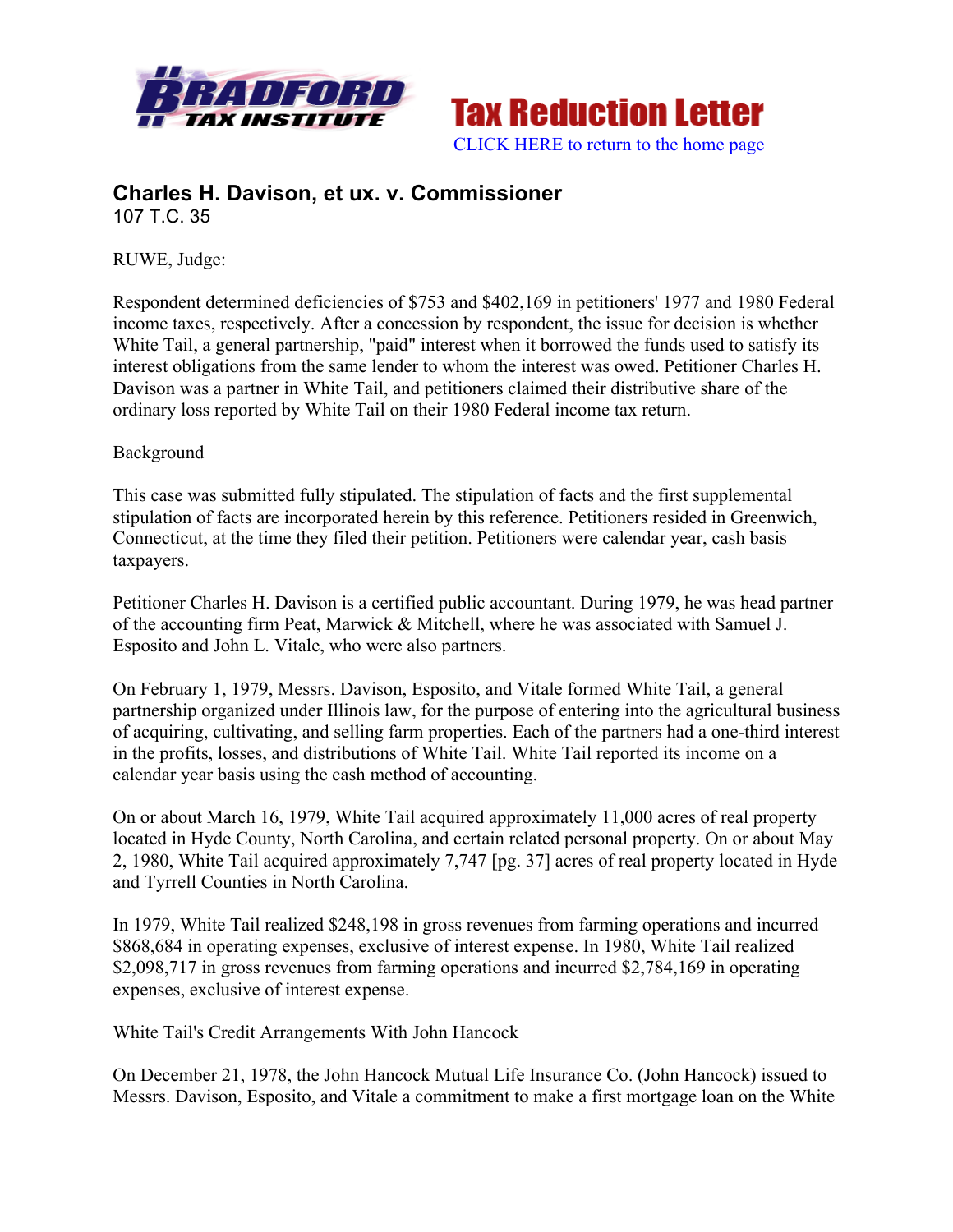Tail property in an amount up to \$9 million. 1 By a promissory note dated March 16, 1979, White Tail and John Hancock established the credit arrangement contemplated by this \$9 million mortgage loan commitment. 2 Subsequently, on January 28, 1980, John Hancock issued to White Tail a First Mortgage Loan Commitment pursuant to which John Hancock agreed to advance White Tail a maximum amount of \$29 million. The First Mortgage Loan Commitment required that White Tail use a portion of the funds borrowed to retire existing indebtedness to John Hancock, 3 and envisioned that additional amounts would be advanced to White Tail up to the aggregate principal amount of \$29 million.

By a promissory note dated May 2, 1980, White Tail and John Hancock established the 1980 John Hancock credit arrangement (the 1980 credit arrangement), as contemplated by the First Mortgage Loan Commitment. 4 This promissory [pg. 38] note required White Tail to pay interest on its borrowings at an annual rate of 12.25 percent, payable every January 1 commencing January 1, 1981. The promissory note also entitled John Hancock to 20 percent of White Tail's net farm income, as well as 20 percent of White Tail's net profits from land sales.

Pursuant to the establishment of the 1980 credit arrangement, John Hancock made initial disbursements on May 7, 1980, totaling \$19,645,000. A portion of the \$19,645,000 consisted of a credit to White Tail's prior loan account with John Hancock for \$6,480,000 to pay off the principal that White Tail owed pursuant to the prior credit arrangement, and a credit to White Tail's prior loan account for \$227,647.22 to satisfy the interest obligation that had accrued on the prior loan.

The 1980 credit arrangement required White Tail to make an interest payment on January 1, 1981. The amount of interest due was \$1,587,310.46. Pursuant to the terms of the 1980 credit arrangement, one-half of the interest could be borrowed from John Hancock. The 1980 credit arrangement also called for a principal payment of \$7,707.50 on the same date.

White Tail needed to satisfy the requirements set forth in the First Mortgage Loan Commitment in order to become eligible to make additional borrowings under the 1980 credit arrangement. These additional borrowings were characterized as "Land Development" and "Operating Funds" borrowings. Under the terms of the First Mortgage Loan Commitment, the 1980 disbursement for "Operating Funds" was subject to the following provision:

If the Borrower's Net Farm Income is insufficient to fund the interest accrued on the loan contemplated herein from date of closing to December 31, 1980, John Hancock shall disburse sufficient proceeds of this loan to fund said interest shortage; provided, however, that the amount of said Disbursement for Operating Funds shall not exceed 50% of the actual accrued interest during said period, and provided further that John Hancock's said Disbursement for such interest shortage shall not be disbursed until Borrower has advanced its portion of the actual accrued interest.

[pg. 39]

Similar provisions covered the disbursement of operating funds for 1981-83. The 1980 credit arrangement remained in effect from May 2, 1980, through June 1983. White Tail's business was unprofitable, 5 and, in December 1980, Mr. Esposito requested that John Hancock modify the terms of the 1980 credit arrangement in order to prevent a default. On December 24, 1980, John Hancock mailed a Letter of Agreement (Letter Agreement) to White Tail c/o Mr. Esposito. The Letter Agreement states: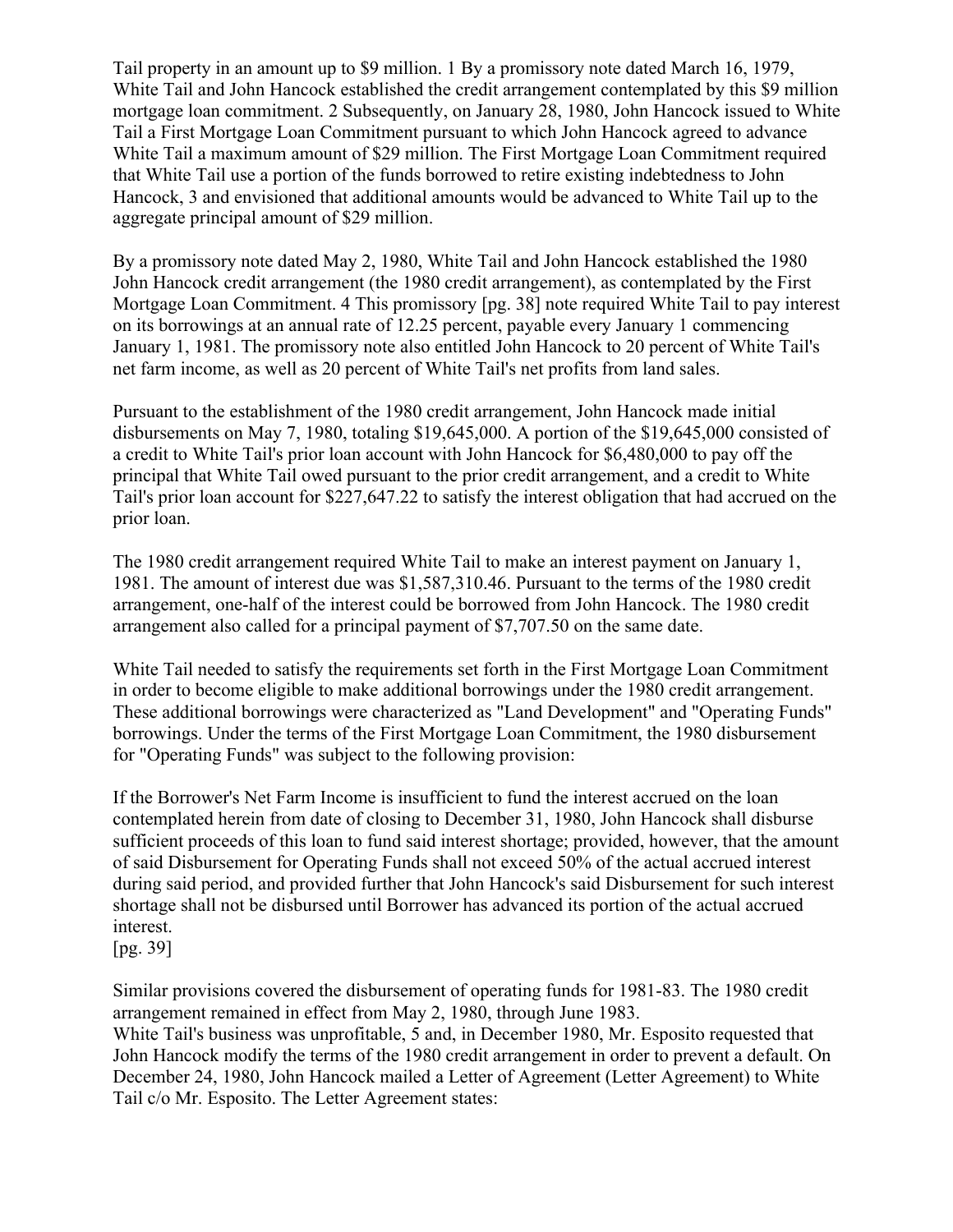## Gentlemen:

Reference is made to the enclosed Vote #3, Page Three approved December 23, 1980 by our Agricultural Investment Committee, and approved today by our Committee of Finance, in which vote we have authorized the Modification of the legal papers evidencing and securing the above referenced loan.

Said Modification will capitalize certain interest due from you on January 1, 1981 and will defer certain principal due from you on the same date, all as set forth in said vote. Said Modification will further increase John Hancock's participation in the property's defined Operating Income and in the Security's Appreciation, also all as set forth in said enclosed Vote.

\*\*\*

You have asked us to enter into this Letter of Agreement with you this week, in advance of our referrel [sic] to counsel and his preparation of the definitive documentation, in order to prevent a default in your payment due January 1, 1981.

If this Letter of Agreement is to become effective, you must sign the enclosed copy hereof and return the same to me at the Home Office, so that the same is received by me prior to December 31, 1980.

Attached to the Letter Agreement were the minutes from a December 23, 1980, meeting of John Hancock's Agricultural Investment Committee stating that the committee voted to accept the following modification of the 1980 credit arrangement:

To capitalize \$793,655.23 of the \$1,587,310.46 interest due January 1, 1981 and to defer the \$7,707.50 principal installment due January 1, 1981 until January 1, 2001, the final maturity under FML [Farm Mortgage Loan] #161177, White Tail Farm, 19,344 acres secured by a First Mortgage loan in North Carolina and Illinois in consideration of White Tail Farm providing John Hancock Participation as follows:

Between July 1, 1981 and January 1, 1991[,] 22% of Net Farm Income and 22% of the Net Profit From Land Sales<sup>[:]</sup>

and [pg. 40]

Between January 2, 1991 and January 1, 2001[,] 25% of Net Farm Income and 25% of the Net Profit From Land Sales over Value Assigned To Land; rather than 20% of Net Farm Income and 20% of the Net Profit From Land [Sales] as originally provided.

Mr. Esposito signed the Letter Agreement on behalf of White Tail.

On December 30, 1980, John Hancock made a wire transfer of \$1,587,310.46 to White Tail's account at the American National Bank and Trust Co. of Chicago (American National). This transfer increased the amount White Tail owed to John Hancock by \$1,587,310.46. This amount is reflected as a deposit into the American National account on December 30, 1980. On December 31, 1980, White Tail made a wire transfer of \$1,595,017.96 to John Hancock,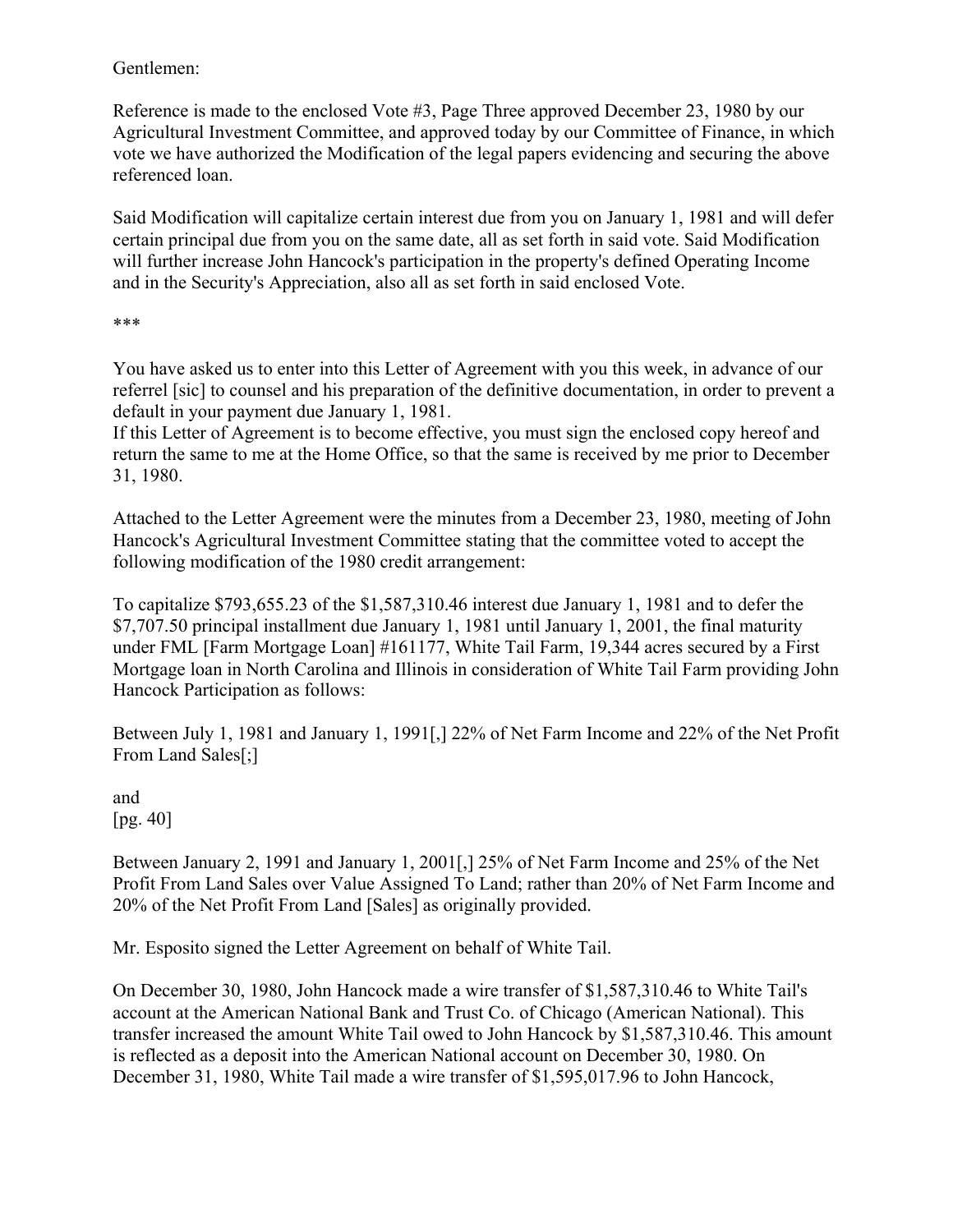representing \$7,707.50 of principal and \$1,587,310.46 in interest due under the 1980 credit arrangement. 6

The purpose of the \$1,587,310.46 advance from John Hancock was to provide White Tail with sufficient funds to satisfy the interest due John Hancock on January 1, 1981, under the terms of the 1980 credit arrangement, as modified. White Tail's general ledger showed that its bank account at American National, as of December 31, 1980, was overdrawn with a negative balance of \$138,931.80. 7

On their 1980 Federal income tax return, petitioners reported an ordinary loss of \$946,613 as their distributive share of the \$2,839,839.09 ordinary loss reported by White Tail on its U.S. Partnership Return of Income (Form 1065) for 1980. On June 6, 1994, respondent issued a notice of deficiency adjusting petitioners' distributive share of the ordinary loss reported by White Tail. 8 In particular, respondent disallowed the interest deductions for amounts that White Tail claimed to have "paid" to John Hancock on May 7 and December 31, 1980, in the respective amounts of \$227,647.22 [pg. 41] and \$1,587,310.46. 9 Respondent adjusted petitioners' distributive share of White Tail's ordinary loss accordingly.

## Discussion

Before we analyze the transactions in issue, it is appropriate to state some general principles with respect to interest deductions. Section 163(a) 10 generally permits a deduction for "all interest paid or accrued within the taxable year on indebtedness." For cash basis taxpayers, payment must be made in cash or its equivalent. Don E. Williams Co. v. Commissioner, 429 U.S. 569, 577-578 [39 AFTR 2d 77-743] (1977); Eckert v. Burnet, 283 U.S. 140, 141 [9 AFTR 1413] (1931); Menz v. Commissioner, 80 T.C. 1174, 1185 (1983). The delivery of a promissory note is not a cash equivalent but merely a promise to pay. Helvering v. Price, 309 U.S. 409, 413 [24 AFTR 657] (1940); Nat Harrison Associates, Inc. v. Commissioner, 42 T.C. 601, 624 (1964). Where a lender withholds a borrower's interest payment from the loan proceeds, the borrower is considered to have paid interest with a note rather than with cash or its equivalent and, therefore, is not entitled to a deduction until the loan is repaid. Menz v. Commissioner, supra at 1186; Cleaver v. Commissioner, 6 T.C. 452, 454, affd. 158 F.2d 342 [35 AFTR 517] (7th Cir. 1946). On the other hand, where a taxpayer discharges interest payable to one lender with funds obtained from a different lender, the interest on the first loan is considered paid when the funds are transferred to the first lender. Menz v. Commissioner, supra; Crown v. Commissioner, 77 T.C. 582, 593-595 (1981) . With these general principles in mind, we proceed to look at the specific transactions in issue. Because the December 30-31, 1980, transaction presents the more difficult issue, we address it first.

Under the terms of the 1980 credit arrangement, an interest payment and a principal installment were due from White Tail on January 1, 1981. In the 1980 credit arrangement, John Hancock had agreed to lend White Tail up to 50 percent of the in-terest that was due, so long as White Tail [pg. 42] was able to provide the remaining 50 percent. In December 1980, Mr. Esposito, one of White Tail's general partners, approached John Hancock and requested that it agree to modify the 1980 credit arrangement with respect to the required interest payment, in order to prevent a default by White Tail. In the Letter Agreement dated December 24, 1980, it was agreed that John Hancock would modify the 1980 credit arrangement so as to "capitalize" \$793,655.23 of the \$1,587,310.46 interest due from White Tail and defer the due date for the principal installment until January 1, 2001. 11 In the original 1980 credit arrangement, John Hancock had already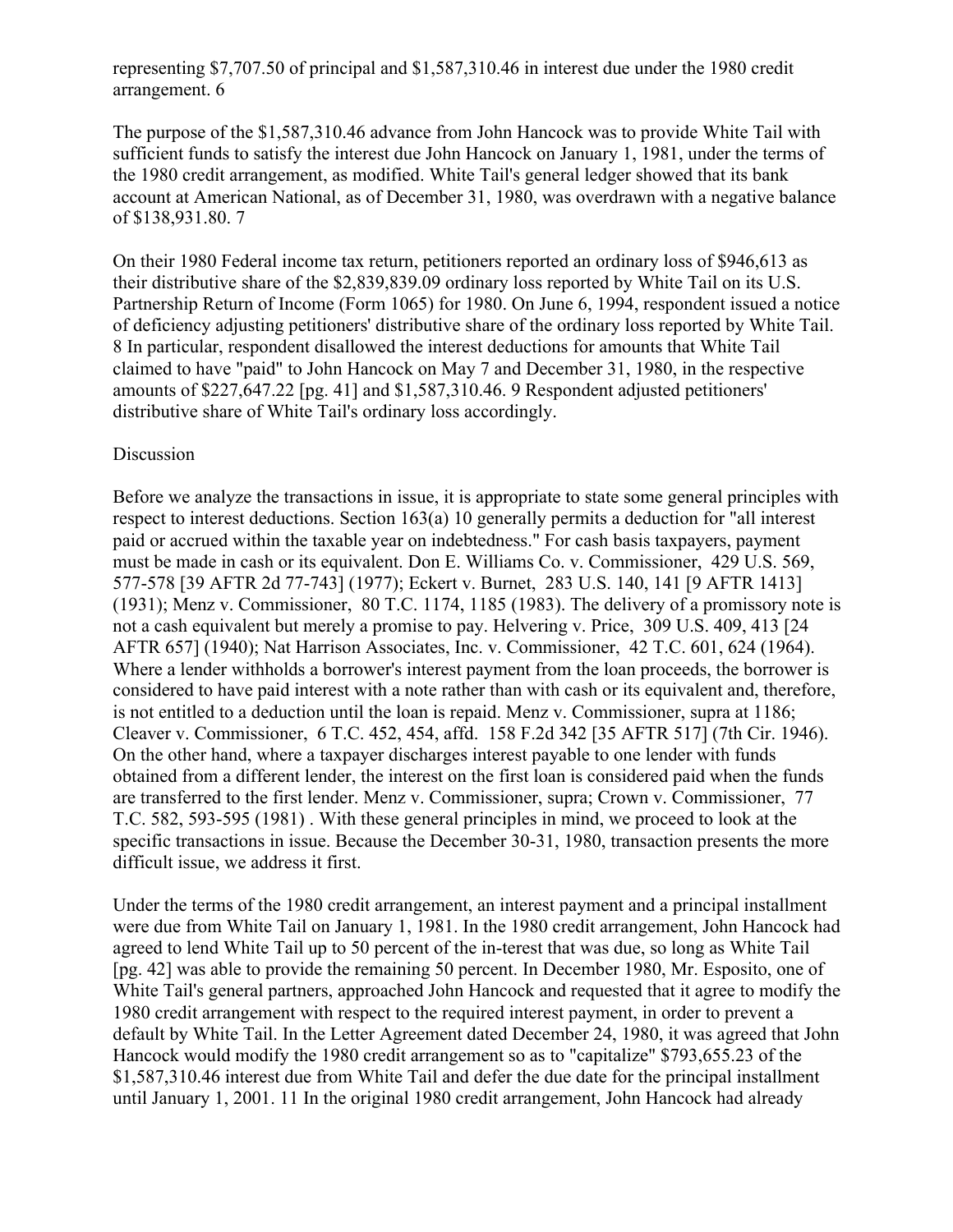agreed to lend one-half of the interest due on January 1, 1981. The effect of the modification was that all the interest due to John Hancock on January 1, 1981, would be borrowed from John Hancock.

On December 30, 1980, John Hancock wired \$1,587,310.46 to White Tail's account at American National. This increased the amount White Tail owed John Hancock by \$1,587,310.46. On December 31, 1980, White Tail wired John Hancock \$1,595,017.96, which John Hancock reflected as a satisfaction of White Tail's January 1, 1981, interest obligation of \$1,587,310.46 plus a principal payment of \$7,707.50. 12

The purpose of John Hancock's \$1,587,310.46 advance to White Tail on December 30, 1980, was to provide White Tail with sufficient funds to satisfy the interest due John Hancock on January 1, 1981. Petitioners argue that White Tail paid this interest when it made the wire transfer to John Hancock on December 31, 1980. Respondent contends that interest has not been paid but merely postponed, and, consequently, White Tail is not entitled to a deduction under section  $163(a)$ .

On brief, petitioners place particular reliance on prior decisions of this Court in which the deductibility of interest paid to a lender, with funds borrowed from the same lender, turns on whether the borrower exercised "unrestricted control" over [pg. 43] the funds borrowed. Petitioners argue that they are entitled to a deduction pursuant to section 163(a), because White Tail possessed unrestricted control of the \$1,587,310.46 wired from John Hancock to White Tail's account at American National on December 30, 1980.

The concept of "unrestricted control" in cases of this nature had its origin in Burgess v. Commissioner, 8 T.C. 47 (1947). In Burgess, a cash basis taxpayer originally borrowed \$203,988.90. On December 20, 1941, just prior to the due date of his interest payment, the taxpayer borrowed an additional \$4,000 from the same lender, deposited the lender's check in the taxpayer's checking account, and commingled the \$4,000 with other funds in the account. On December 26, 1941, the taxpayer drew a check on this account in the amount of \$4,219.33 to cover \$4,136.44 of interest due on the original loan plus \$82.89 of prepaid interest on the \$4,000 loan. At the time the taxpayer's check was drawn, the taxpayer had \$3,180.79 in his account in addition to the \$4,000 borrowed on December 20, 1941.

In a Court-reviewed opinion, we allowed the deduction. We rejected the Commissioner's argument that the taxpayer had simply substituted a note in place of the interest payable. We found that the taxpayer did not apply for the loan for the sole purpose of obtaining funds to pay interest, and the lender did not grant the loan for that exclusive purpose. We also found that the taxpayer had several bills that were due, needed sufficient funds to pay them as well as the interest, and commingled the loan proceeds with other funds in his account, causing them to lose their identity. As a result, we found that the loan proceeds could not be traced to the payment of interest. Id. at 50.

Six judges dissented from the majority's holding. They believed that the facts demonstrated that the taxpayer borrowed the \$4,000 for the purpose of paying interest. They believed that the substance of what occurred was no different than where a taxpayer simply executes a note to the lender in satisfaction of the current interest obligation.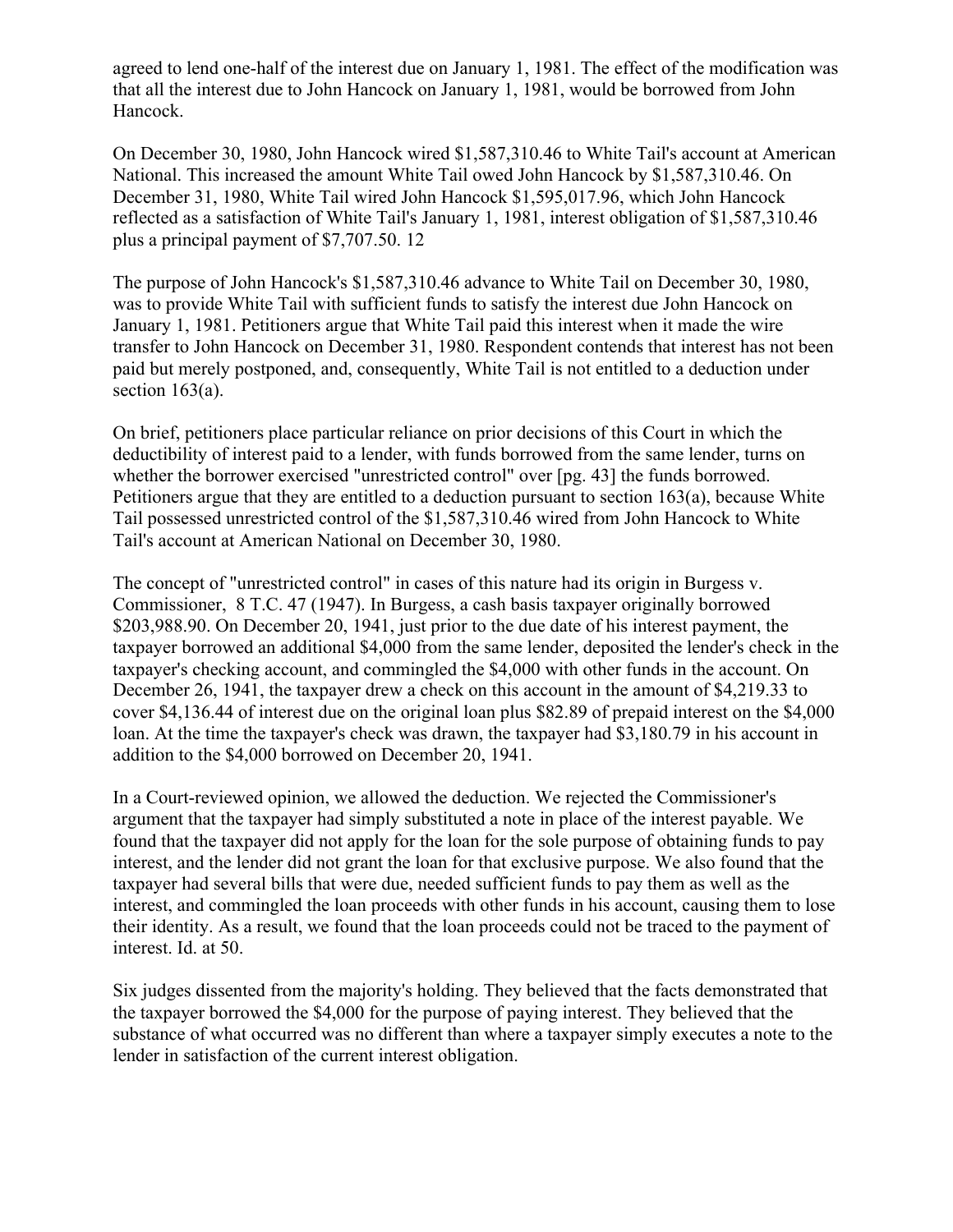In Burgess v. Commissioner, supra, the purpose of the second loan was obviously an important factor. However, our subsequent opinions relying on Burgess began to focus mostly on whether the borrower acquired possession or control over the proceeds of the second loan. This was later referred to as [pg. 44] unrestricted control. See Menz v. Commissioner, 80 T.C. at 1187. In Burck v. Commissioner, 63 T.C. 556 (1975), affd. on other grounds 533 F.2d 768 [37 AFTR 2d 76-1009] (2d Cir. 1976), a cash basis taxpayer borrowed \$5,388,600 from a bank on December 29, 1969. Pursuant to negotiations that preceded the loan agreement, \$1 million of these proceeds was deposited into the taxpayer's account at a second bank. Prior to this deposit, the taxpayer's other funds in the account totaled \$42,009.02. On December 30, 1969, pursuant to the negotiated agreement between the lender and the taxpayer, \$377,202 was transferred from the taxpayer's account back to the lender for 1 year's prepaid interest on the loan.

We concluded that the facts in Burck were within the scope of our decision in Burgess v. Commissioner, supra, and allowed the interest deduction. In reaching this decision, we relied primarily on the fact that the loan proceeds were commingled with the other funds in the taxpayer's account. We also pointed out that the taxpayer owned other assets from which the interest could have, if need be, been prepaid, even though the taxpayer's bank account contained insufficient funds to pay the interest. 13 We also considered the fact that prepayment of the \$377,202 in interest was an "integral part" of the loan agreement because the bank would not have made the loan without it. It was clear that \$377,202 of the loan proceeds was advanced for the purpose of paying interest to the lender.

Faced with essentially the same fact pattern in Wilkerson v. Commissioner, 70 T.C. 240 (1978), revd. and remanded 655 F.2d 980 [48 AFTR 2d 81-5836] (9th Cir. 1981), we followed the reasoning and result of Burck v. Commissioner, supra. 14 Responding to the Commissioner's argument that the borrowers never had "unrestricted control" over the loan proceeds, we stated: We have rejected that same argument where the lender gave up control of the borrowed funds, the funds were commingled with the taxpayer's own funds, and then the commingled funds were used to prepay interest. Bur-[pg. 45] gess v. Commissioner, 8 T.C. 47 (1947); Burck v. Commissioner, 63 T.C. 556 (1975), affd. 533 F.2d 768 [37 AFTR 2d 76-1009] (2d Cir. 1976). [Wilkerson v. Commissioner, supra at 258].

In Wilkerson, without the loan, the borrowers did not have sufficient funds with which to satisfy their interest obligations. Prior to receipt of the loan proceeds used to satisfy their interest obligations, the borrowers had checking account balances of \$2 and \$1,873, respectively, while their respective interest payments were approximately \$55,000. In response to the Commissioner's argument that there was insufficient commingling, we stated:

The partnerships here acquired control of the loan proceeds as evidenced by their deposit in the partnership checking accounts outside the lender's domain. That the partnerships exercised their control over the funds for only a brief period of time does not convert the transaction into discounted loans. [Id. at 260.]

In Wilkerson, unrestricted control appears to mean unrestricted physical or mechanical control in the sense that there were no physical or mechanical restraints on the borrower's ability to withdraw borrowed funds for a purpose other than pay-ing interest. 15 Used in this sense, "unrestricted control" ignores the fact that the borrower may have obligated himself to use the loan proceeds to pay interest to the lender as a precondition to the loan, and also ignores the fact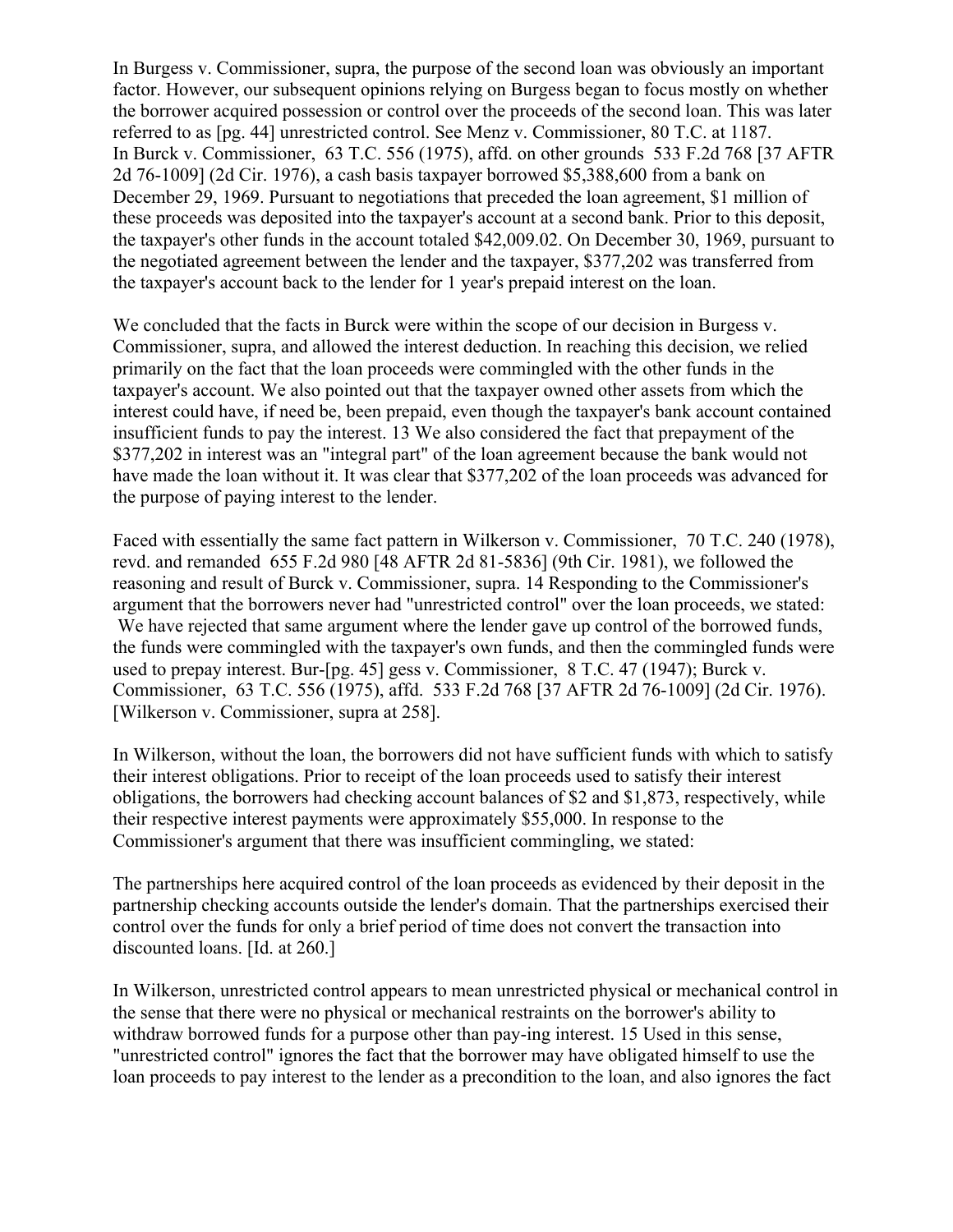that failure to use loan proceeds for the purpose of satisfying a current interest obligation would result in a default and likely foreclosure proceedings.

Two Courts of Appeals have rejected this application of an "unrestricted control" rule. Wilkerson v. Commissioner, 655 F.2d 980 [48 AFTR 2d 81-5836] (9th Cir. 1981); Battelstein v. IRS, 631 F.2d 1182 [47 AFTR 2d 81-390] (5th Cir. 1980) (en banc). 16 In Battelstein, the lender agreed [pg. 46] to make advances to cover the taxpayers' quarterly interest payments on a \$3 million loan. The taxpayers never paid interest except by way of these advances. The lender notified the taxpayers each quarter of the amount of interest that was due; the taxpayers would then send a check for this amount, and the lender would send the taxpayers a check for an identical amount. The Court of Appeals for the Fifth Circuit concluded that the check exchanges between the lender and borrower were plainly for no purpose other than to finance the taxpayers' current interest obligations and, therefore, denied the interest deduction. In rejecting the taxpayers' reliance on the fact that actual checks were exchanged, the Court of Appeals stated:

In ignoring these exchanges, we merely follow a well-established principle of law, viz., that in tax cases it is axiomatic that we look through the form in which the taxpayer has cloaked a transaction to the substance of the transaction. See, e.g., Republic Petroleum Corp. v. United States, 613 F.2d 518, 524 [45 AFTR 2d 80-1045] (5th Cir. 1980); Redwing Carriers, Inc. v. Tomlinson, 399 F.2d 652, 657 [22 AFTR 2d 5448] (5th Cir. 1968) (citing cases). As the Supreme Court stated some years ago in Minnesota Tea Co. v. Helvering, 302 U.S. 609 [19 AFTR 1258], 58 S. Ct. 393, 82 L.Ed. 474 (1938), "A given result at the end of a straight path is not made a different result because reached by following a devious path." 302 U.S. at 613, 58 S. Ct. at 394. The check exchanges notwithstanding, the Battelsteins satisfied their interest obligations to Gibraltar by giving Gibraltar notes promising future payment. The law leaves no doubt that such a surrender of notes does not constitute payment for tax purposes entitling a taxpayer to a deduction. [Id. at 1184.]

The Court of Appeals rejected the taxpayers' reliance on Burgess v. Commissioner, 8 T.C. 47 (1947). The Court of Appeals determined that even if Burgess constituted good law, it was limited to cases where the purpose of a subsequent loan was not apparent (i.e., whether it was to finance interest payments on a previous loan for which deductions are being claimed, or whether it was to fulfill some other unrelated objective). The Court of Appeals held that "If the second loan was for the purpose of financing the interest due on the first loan, then the taxpayer's interest obligation on the first loan has not been paid as Section 163(a) requires; [pg. 47] it has merely been postponed." Battelstein v. IRS, supra at 1184.

In Wilkerson v. Commissioner, 655 F.2d at 982, the Court of Appeals relied on Battelstein v. IRS, supra, and denied the interest deduction, because a portion of the loan proceeds was "specifically earmarked" for the purpose of paying the interest due. The Court of Appeals stated that "The fact that the loan proceeds were run through the taxpayers' bank account in a transaction intended to take not more than one business day, does not affect the substance of the transaction." Wilkerson v. Commissioner, supra at 983. Moreover, the Court of Appeals explained that "A careful reading of Burgess v. Commissioner, 8 T.C. 47 (1947), indicates that it involved two separate loan transactions in which the proceeds of the second loan were not earmarked for the purpose of payment of interest on the first loan." Id.

Shortly after the reversal in Wilkerson v. Commissioner, supra, we acknowledged the confusion in this area brought about by the disparity of results among cases of similar economic impact.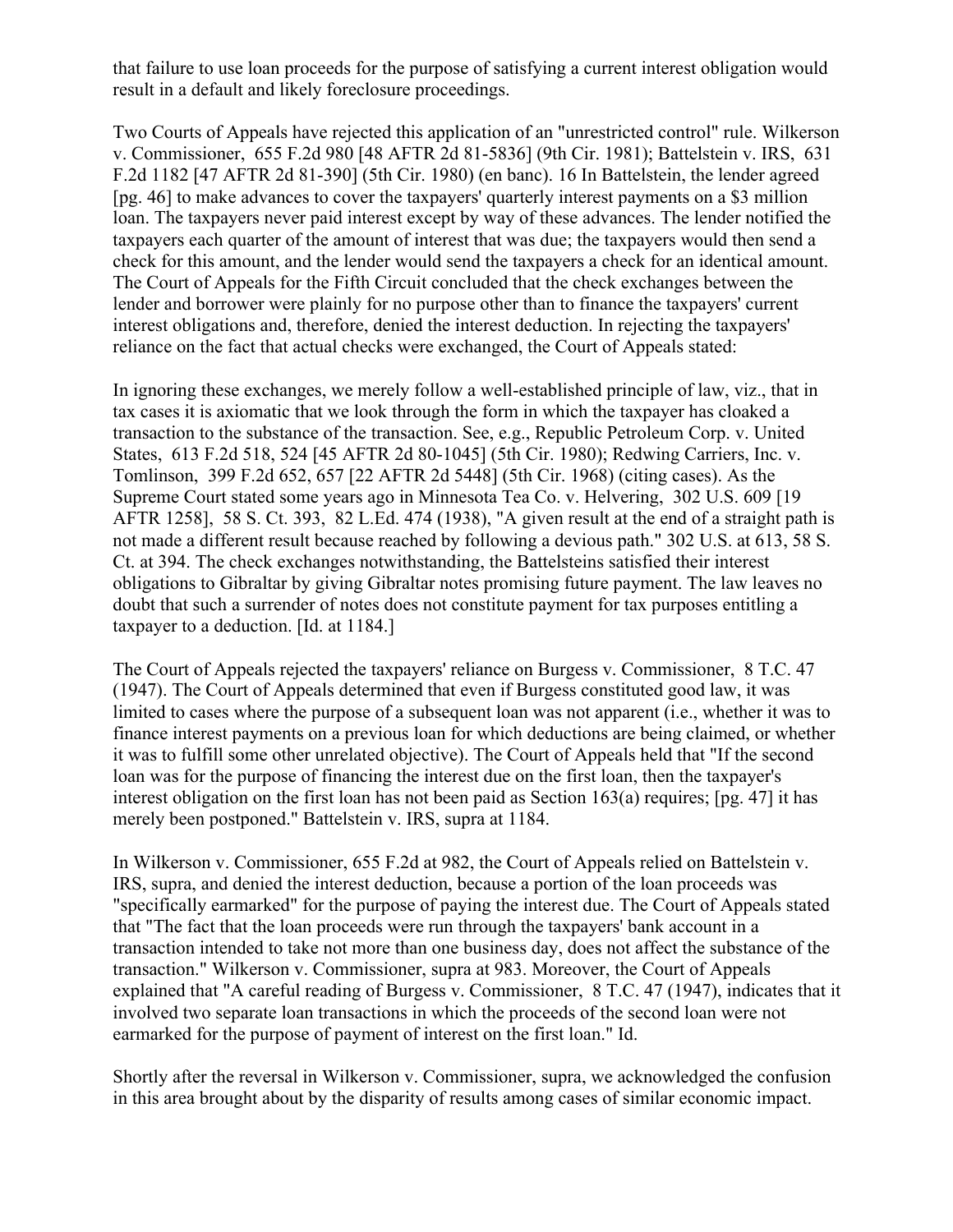Menz v. Commissioner, 80 T.C. at 1187. In Menz, we summarized this Court's previous application of the "unrestricted control" test as follows:

Where a lender gives up control of borrowed funds, the funds are commingled with the taxpayer's other funds in an account at an institution separate from the lenders and the interest obligation is satisfied with funds from that separate account, there has been a payment of interest under section 163(a). \*\*\* [Id. at 1187; citations omitted. 17]

In Menz, we found that the taxpayer had not received unrestricted control over the funds borrowed for the purpose of paying interest. We based this conclusion on the following facts: (1) The loan to the borrower, the deposit into the borrower's checking account, and the retransfer of the funds to the lender were all simultaneous; (2) the remaining funds in the borrower's account with which it could have paid the interest in question were de minimis; (3) the loans were made solely for the purpose of paying the interest owed to the lender; (4) the borrowed funds were easily traceable through the borrower's account to the asserted interest pay-[pg. 48] ments; and (5) a wholly owned subsidiary of the lender was a 1-percent general partner of the borrower and possessed approval power over all the borrower's major transactions. The fifth factor is the only one that was not present in Wilkerson.

The 1-percent partner did not have signatory authority over the bank account into which the borrowed funds were deposited. Menz v. Commissioner, supra at 1190. Nevertheless, we found that the borrower lacked "unrestricted control", because the 1-percent general partner of the borrower was controlled by the lender and could have terminated the borrower's existence if it had failed to use the borrowed funds to satisfy interest obligations owed to the lender. We found that the 1-percent partner's control over the future of the partnership was too fundamental and significant to conclude that the partnership's control over the funds in its account was unrestricted. Id. at 1192.

We think that similar fundamental and significant factors restricted White Tail's control over the \$1,587,310.46 that John Hancock wired to White Tail's account on December 30, 1980. White Tail had specifically agreed to borrow this amount to satisfy its interest obligation in order to prevent a default. Use of the funds for any other purpose would have breached the terms of its agreement with John Hancock and would have resulted in White Tail's default and a likely end to its business operations. 18 In Wilkerson, we chose not to consider the impact of a default and its consequences on whether the borrower had unrestricted control over funds that it borrowed. 19 See Wilkerson v. Commissioner, 70 T.C. at 244-245. However, in Menz, we expanded our analysis and considered factors beyond physical control over the borrowed funds. Similarly, in this case, we cannot ignore the reality that a borrower who borrows funds for the purpose of satisfying an interest obligation to the same lender in order to avoid a default does not have unrestricted control over the [pg. 49] borrowed funds in any meaningful sense. In light of our expanded view of the considerations that must be taken into account in determining whether a borrower has unrestricted control over borrowed funds, our earlier opinions in Burgess, Burck, and Wilkerson, have been sapped of much of their vitality. 20

The issue before us arises when a borrower borrows funds from a lender and immediately satisfies an interest obligation to the same lender. In order to determine whether interest has been paid or merely deferred, it is first necessary to determine whether the borrowed funds were, in substance, the same funds used to satisfy the interest obligation. Whether the relevant transactions were simultaneous, whether the borrower had other funds in his account to pay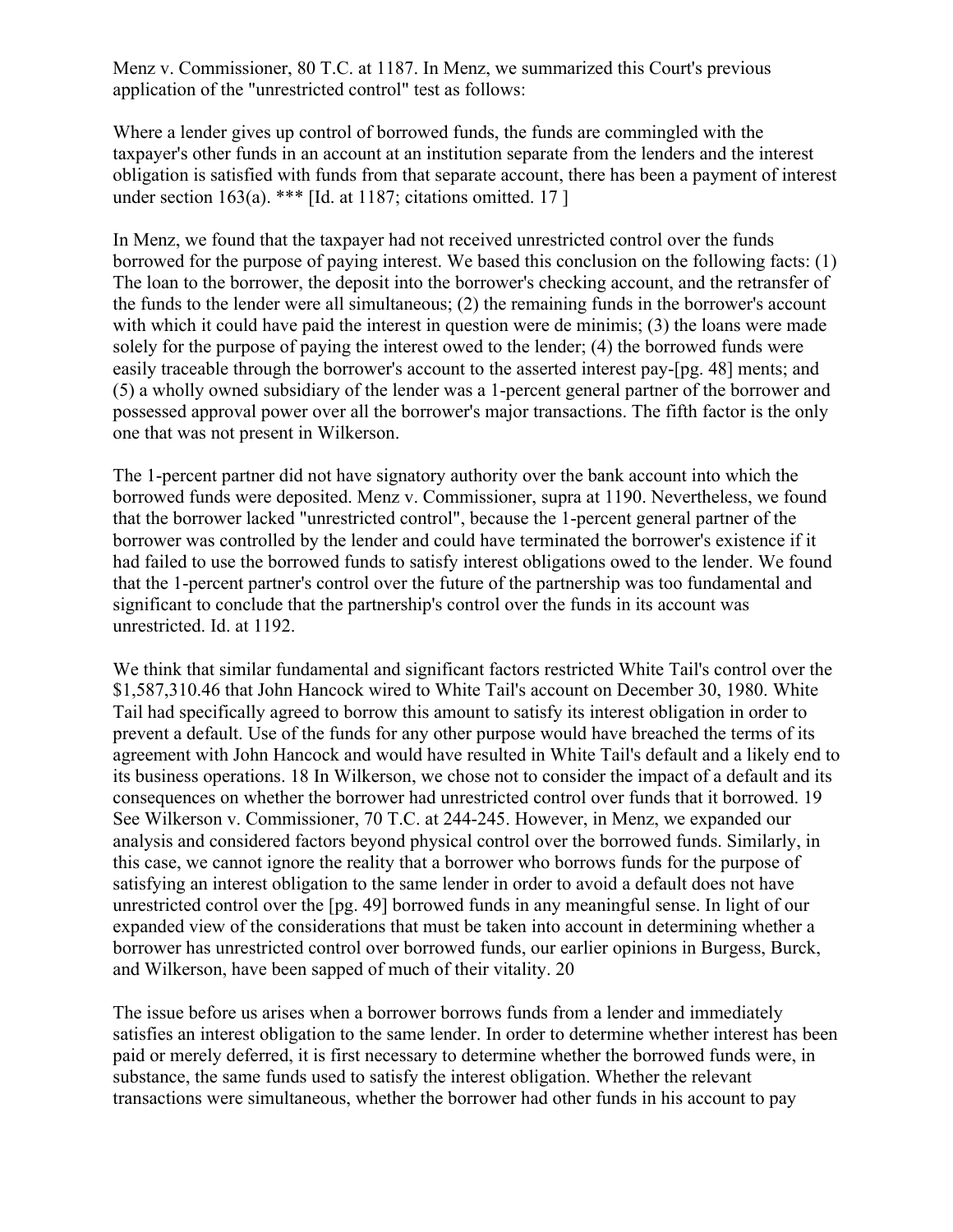interest, whether the funds are traceable, and whether the borrower had any realistic choice to use the borrowed funds for any other purpose would all be relevant to this issue. Once it is determined that the borrowed funds were the same funds used to satisfy the interest obligation, the purpose of the loan plays a decisive role.

In light of the foregoing analysis, we hold that a cash basis borrower is not entitled to an interest deduction where the funds used to satisfy the interest obligation were borrowed for that purpose from the same lender to whom the interest was owed. This test is consistent with our traditional approach of characterizing transactions on a substance-over-form basis by looking at the economic realities of the transaction. We agree with the Courts of Appeals in Wilkerson and Battelstein that there is no substantive difference between a situation where a borrower satisfies a current interest obligation by simply assuming a greater debt to the same lender and one where the borrower and lender exchange checks pursuant to a plan whose net result is identical to that in the first situation. In both situations, the borrower has simply increased his debt to the lender by the amount of interest. The effect of this is to postpone, rather than pay, the interest. [pg. 50] In the instant case, it is clear that the purpose of the \$1,587,310.46 advance on December 30, 1980, from John Hancock to White Tail was to provide White Tail with funds to satisfy its interest obligation to John Hancock. White Tail's general partner had requested modification of the original 1980 credit arrangement so that the entire amount of interest could be borrowed from John Hancock, in order to prevent a default on the interest obligation. In the Letter Agreement between White Tail and John Hancock, both borrower and lender agreed that the \$1,587,310.46 advance would increase White Tail's loan and that it would be used to satisfy the current interest obligation. Checks were exchanged within a 2-day period to effect the transaction. The effect was to increase the amount of White Tail's principal loan obligation to John Hancock by the amount of interest due. The fact that the loan proceeds were run through White Tail's bank account does not affect the substance of the transaction. Wilkerson v. Commissioner, 655 F.2d at 983. It follows that White Tail, a cash basis partnership, is not entitled to a deduction for interest paid.

The other transaction in issue also involves a situation where an interest obligation was satisfied by borrowing funds from the original lender. On May 7, 1980, following the establishment of the 1980 credit arrangement, John Hancock advanced \$19,645,000 to White Tail. Of this amount, John Hancock applied \$227,647.22 to unpaid interest owed under the terms of a previous loan to White Tail. John Hancock did this by crediting White Tail's prior loan account to show that White Tail's interest obligation in the amount of \$227,647,22 had been satisfied. John Hancock simultaneously increased the principal amount due from White Tail under the new 1980 credit arrangement.

As stated above, we hold that interest is not deductible under the cash method of accounting where the funds used to satisfy the interest obligation were borrowed for that purpose from the same lender to whom the interest obligation was owed. That is clearly what happened on May 7, 1980, when, pursuant to the terms of the 1980 credit arrangement, John Hancock credited White Tail's prior loan account for interest due and simultaneously increased the principal due on White Tail's new loan for the same amount. [pg. 51]

Petitioners argue that the \$227,647.22 should be considered as interest "paid", because the 1980 credit arrangement and the 1979 loan from John Hancock were "bona fide separate loans, with different interest rates and terms, and different security arrangements." Under our holding, the fact that funds used to satisfy an interest obligation to a lender are borrowed from the same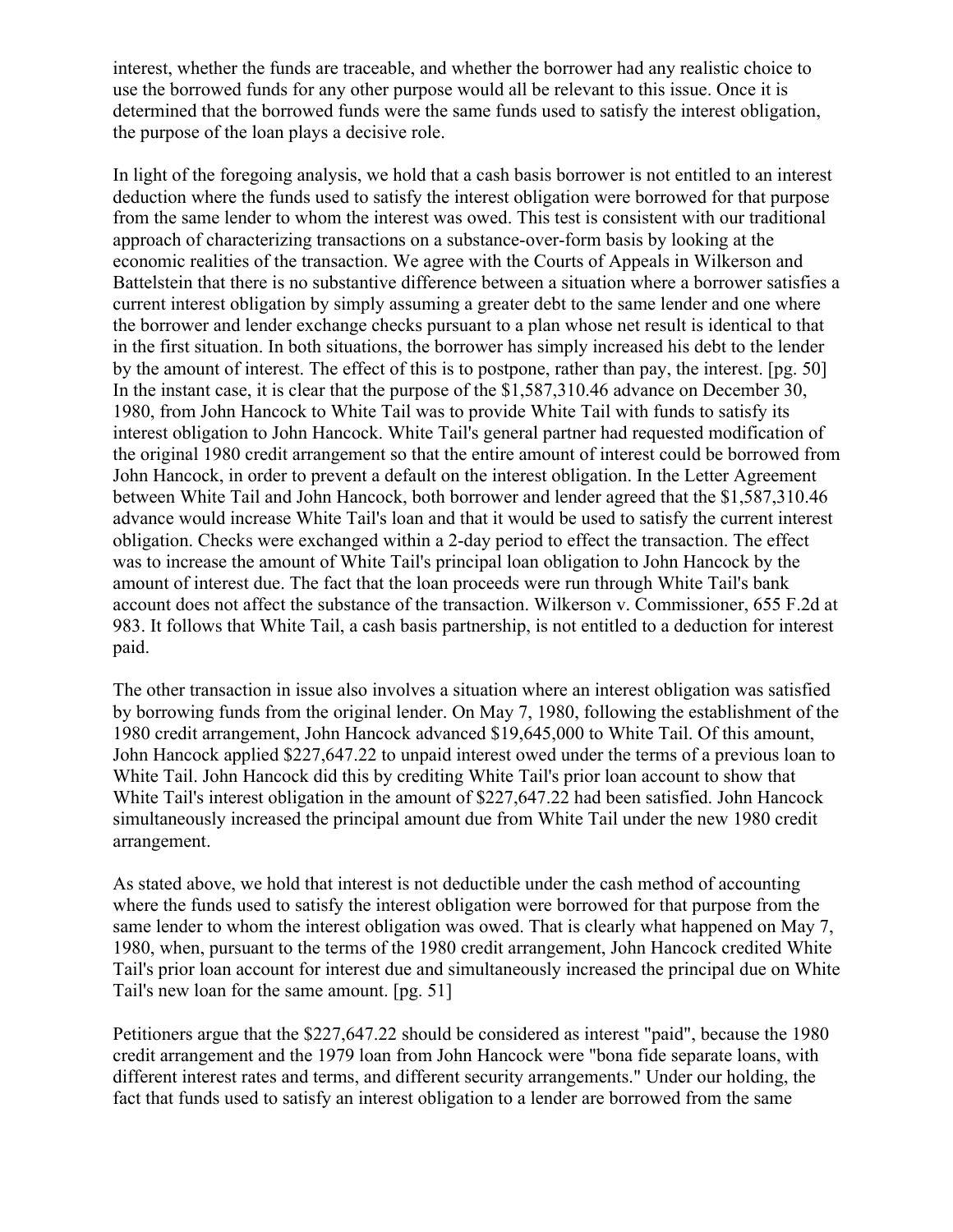lender in a second loan is irrelevant. Indeed, this Court has previously rejected the argument presented by petitioners. In Cleaver v. Commissioner, 6 T.C. at 454, we stated: where a taxpayer on the cash basis who is indebted on a note for past due interest borrows from his creditor an amount in excess of this past due interest on a second note, and the creditor gives to the taxpayer the principal amount of the second note less the amount of past due interest on the first note and marks this interest "paid," we have held that no cash payment has been made which would warrant a deduction.

See also Nat Harrison Associates, Inc. v. Commissioner, 42 T.C. at 624-625. Interest withheld by a lender from loan proceeds is nothing more than a promise to pay in the future and does not constitute a payment for purposes of section 163(a). Menz v. Commissioner, 80 T.C. at 1185- 1186; Rubnitz v. Commissioner, 67 T.C. 621, 628 (1977); Cleaver v. Commissioner, supra at 454.

Based on the foregoing analysis, the interest deductions claimed by White Tail on its 1980 return in the amounts of \$1,587,310.46 and \$227,647.22 are not allowable, and we sustain respondent's disallowance of the corresponding deductions that petitioners claimed as their distributive share of partnership loss.

Decision will be entered under Rule 155.

1 This commitment preceded the actual formation of White Tail and its acquisition of property.

2 In connection therewith, White Tail executed a Deed of Trust and Security Agreement. Messrs. Davison, Esposito, and Vitale also executed a Guaranty of Note, Deed of Trust and Mortgage in the amount of \$1 million, with the maximum individual liability of each guarantor limited to one-third of this amount. In addition, Brad Hill Farms (Brad Hill), another partnership of Messrs. Davison, Esposito, and Vitale, executed a mortgage of certain Illinois real property as further security for the \$9 million promissory note. White Tail and John Hancock modified their agreement with a Modification of Promissory Note and Deed of Trust and Security Agreement, dated Dec. 4, 1979.

3 The First Mortgage Loan Commitment stated that White Tail's existing indebtedness to John Hancock was \$6 million.

4 In connection with the execution of the May 2, 1980, promissory note and the establishment of the 1980 credit arrangement, White Tail executed a Deed of Trust and Security Agreement and an Option Agreement. Moreover, each of White Tail's partners executed a Guaranty of Note, Deed of Trust and Mortgage. The Guaranty of Note provided that each partner guaranteed the payment of one-third of the amount owed under the 1980 credit arrangement, up to a maximum amount of \$1 million. Brad Hill also executed a Guaranty of Note, Deed of Trust and Mortgage. The Deed of Trust and Security Agreement was amended by an Amendment to Deed of Trust and Security Agreement, dated Aug. 26, 1980.

5 See supra p. 4.

6 There is no explanation of why the \$7,707.50 principal payment was not deferred in accordance with the modification of the 1980 credit arrangement.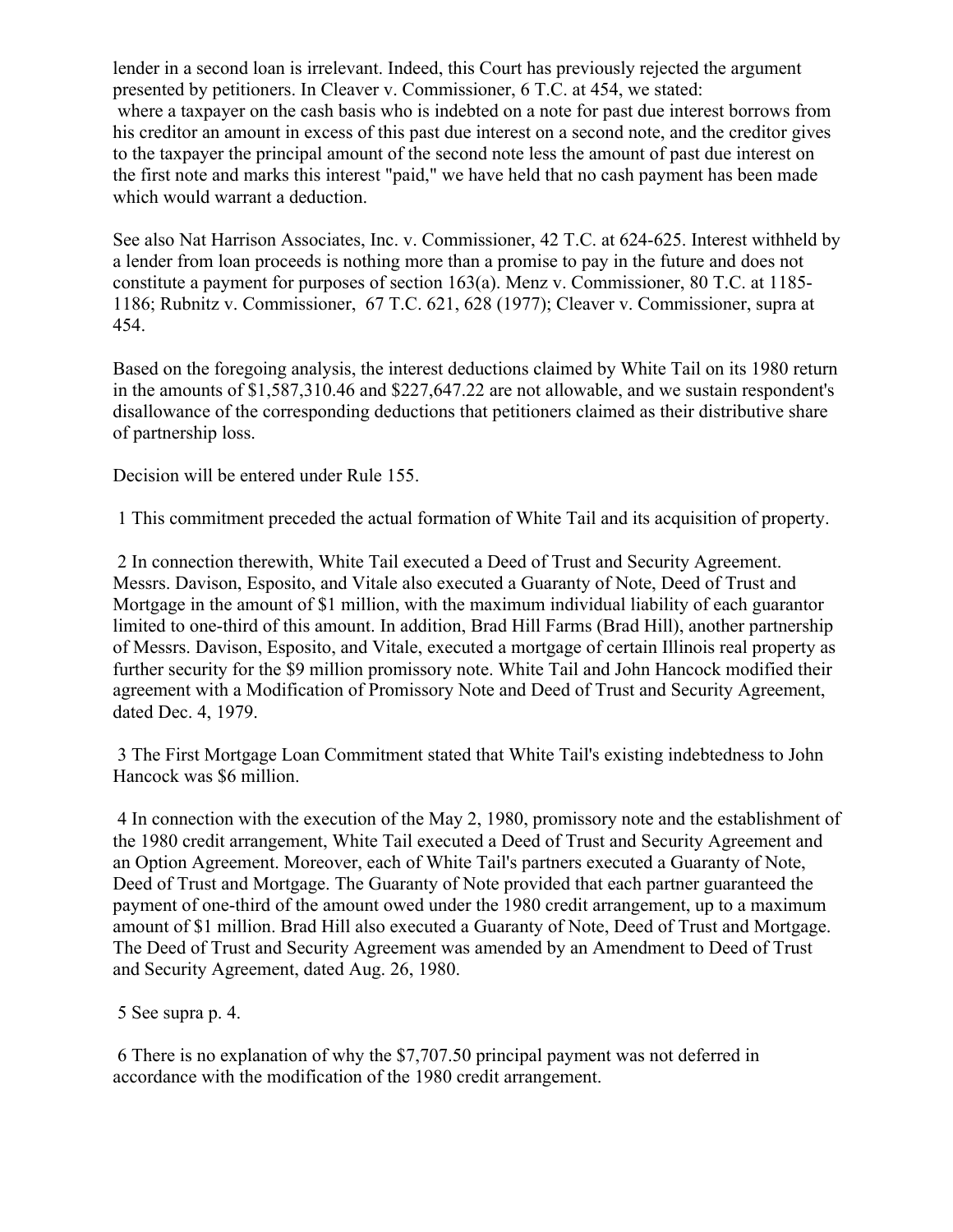7 This amount includes outstanding checks that had been written on, but had not yet cleared, White Tail's American National account. This amount is also shown as a liability on White Tail's 1980 U.S. Partnership Return of Income (Form 1065).

8 Respondent also adjusted petitioners' medical expense deduction for 1980 in the amount of \$10,029 and their investment tax carryback to 1977 in the amount of \$753. Both of these items are computational adjustments.

9 Respondent also disallowed an interest deduction for \$17,897.04 that was borrowed from John Hancock and paid to J.H. Cochrane. Respondent now concedes that White Tail is entitled to a deduction for its interest payment of \$17,897.04 to J.H. Cochrane.

10 Unless otherwise indicated, all section references are to the Internal Revenue Code in effect for the taxable years in issue, and all Rule references are to the Tax Court Rules of Practice and Procedure.

11 We construe the term "capitalize", as used in the Letter Agreement and the minutes, to mean that the principal of the loan would be increased by the amount of interest due on Jan. 1, 1981.

12 The Letter Agreement dated Dec. 24, 1980, and the attached minutes indicate that John Hancock was going to allow White Tail to defer the principal payment of \$7,707.50. Nevertheless, on Dec. 29, 1980, John Hancock billed White Tail for both principal and interest, and the wire transfer of \$1,595,017.96 includes a principal payment of \$7,707.50. The record contains no explanation for this.

13 The Court considered the taxpayer's nonliquid assets in making this determination, even though there was no indication that these assets could have been liquidated to make the required interest prepayment in December 1969. See Burck v. Commissioner, 63 T.C. 556, 557 n.2 (1975), affd. on other grounds 533 F.2d 768 [37 AFTR 2d 76-1009] (2d Cir. 1976).

14 In Wilkerson v. Commissioner, 70 T.C. 240, 259, (1978), revd. and remanded 655 F.2d 980 [48 AFTR 2d 81-5836] (9th Cir. 1981), we stated that "The Burgess and Burck cases are not meaningfully distinguishable from the facts before us."

15 We found as a fact that the partnerships had "unrestricted physical control" over the loan advances when they were deposited to the partnerships' accounts. Wilkerson v. Commissioner, supra at 244, 249.

16 In addition, judges of two other Courts of Appeals, although not faced with the issue, have, in dicta, criticized our application of the rule. See Burck v. Commissioner, 533 F.2d 768 [37 AFTR 2d 76-1009] (2d Cir. 1976); Goodstein v. Commissioner, 267 F.2d 127 [3 AFTR 2d 1500] (1st Cir. 1959), affg. 30 T.C. 1178 (1958). In Burck v. Commissioner, supra, the Court of Appeals for the Second Circuit affirmed our decision, but it did not consider the issue presented here. In a portion of the opinion where he was writing "for himself only", Judge Oakes noted that he disagreed with our decision permitting an interest deduction. Id. at 770 n.3. Judge Oakes viewed the transaction at issue "as having the effect of creating a `discounted loan,'" and he concluded "that there was no payment of interest by taxpayer within the meaning of 26 U.S.C. section 163(a) until actual repayment of the loan." Id. Judge Oakes further noted his agreement with the dissenting opinion in Burgess v. Commissioner, 8 T.C. 47 (1947). Id.; see also Goodstein v.